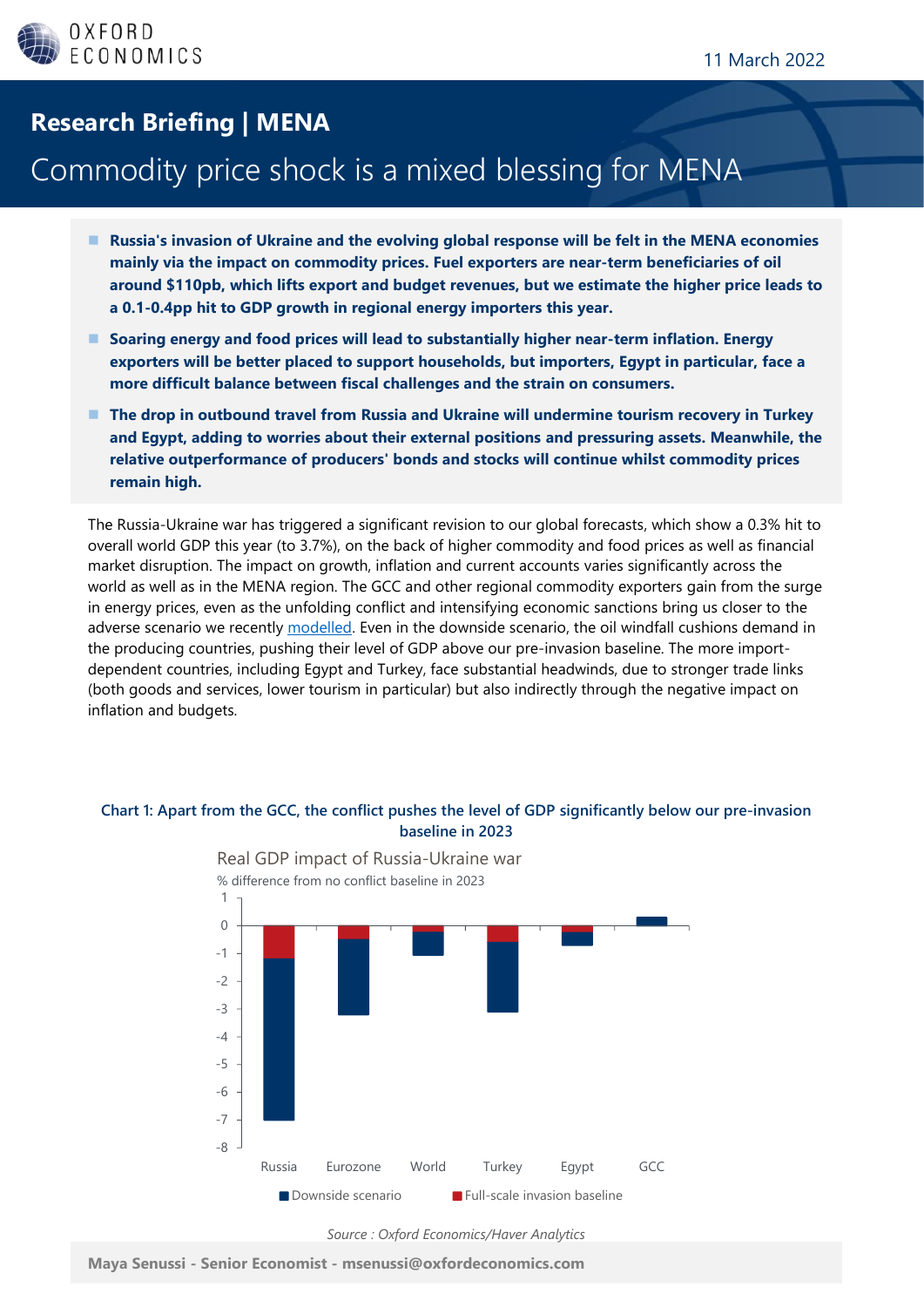## GCC GDP cushioned by higher energy prices…

The main impact of the conflict on demand in MENA economies is through the shift in the oil price. As the war in Ukraine spreads and sanctions against Russia intensify to include US and UK bans on Russian oil, Brent crude shot up above \$130pb. Prices have eased since, as the UAE indicated it will encourage OPEC+ to increase oil production and fill the supply gap. Although we believe Saudi Arabia and the UAE, the two countries with spare capacity, will eventually consider stepping in as 'suppliers of last resort', there are upside risks to our 2022 oil price forecast of \$100pb.

#### **Chart 2: Oil prices remain well above \$100pb**



*Source : Oxford Economics/Haver Analytics*

The current oil price is well over double the price assumed in most regional budgets for this year. Although we do not expect a fiscal bonanza in the GCC – discipline shown in the last two years suggests the extra revenue will mostly be saved – there might be room for additional spending to dampen impact of rising prices on businesses and consumers.

#### …and limited trade links…

The region's trade links with Russia and Ukraine are relatively weak. GCC economies have almost no exposure to Russia on the export side, with two-way exposure only around 0.3-0.6% of total trade. Exposures are bigger for Egypt and Turkey, with imports from Russia making up 4.2% and 8.1% of total imports, respectively (**Chart 3**).

#### **Chart 3: Trade exposure varies widely in the region**



*Source : Oxford Economics/UN Comtrade*

### …but food fall-out may be dramatic in some grain importers…

Turkey's imports from Russia are dominated by energy – Russia supplies a third of Turkey's oil and gas needs. But elsewhere, food imports account for a large share of imports from Russia and Ukraine. Both countries are major exporters of agricultural commodities such as wheat (about a quarter of global supply) and corn.

Egypt and Turkey are particularly vulnerable to any disruption in supply; grain imports from Russia and Ukraine account for over 60% of their total grain imports. In the four larger GCC countries, the share ranges from 8.1% in Kuwait, to 20.6% in the UAE.

#### **Chart 4: Russia and Ukraine account for the bulk of regional grain imports**



*Source : Oxford Economics/UN Comtrade*

A wheat crisis would be a major negative for the region. Wheat hit their highest since March 2008,

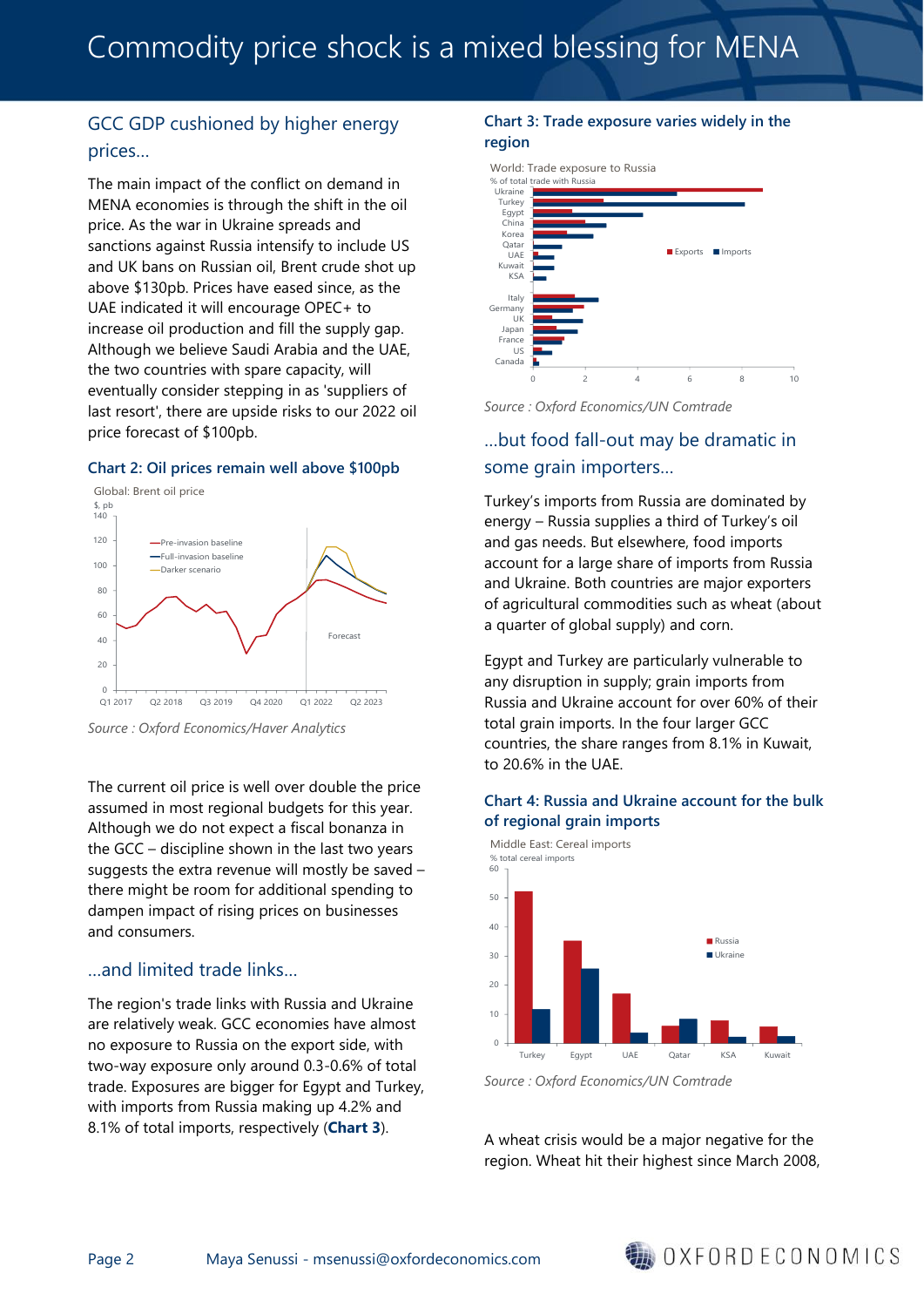# Commodity price shock is a mixed blessing for MENA

having climbed almost 50% over the course of two weeks (**Chart 5**) amid concerns over impeded harvest in Ukraine (due to fighting, fertiliser supply problems and currency weakness). Transport prices have also risen due to disrupted exports.

#### **Chart 5: Wheat prices had spiked to a 14-year high**



*Source : Oxford Economics/Haver Analytics/Barchart.com*

As a result, consumers in the region's big wheat importers, including Egypt, the world's largest, face the prospect of higher prices. Supply shortages are already starting to be felt  $-$  the state grain buyer recently struggled to secure an international wheat shipment – which may again lead to political upheaval, similar to unrest in 2010/11.

For Egypt, the crisis comes at a time when the government is re-evaluating long-standing bread subsidies, largely fixed since 1970s. It is unclear if the surge in wheat prices alters the pace of the overhaul (the price of unsubsidised bread rose 50% in the last week). It may not be fiscally viable to maintain the bread subsidy, but subsidy cuts will pile further costs on the vulnerable consumer.

### …magnifying inflation risks

Inflation looks set to become a bigger issue as soaring energy and food prices, the two main drivers of price pressures over the past year, feed through to regional prices (**Chart 6**).

#### **Chart 6: Inflation will become even more of a problem**

GCC: Food, housing and transport vs. headline median, Feb 2020 = 100



*Source : Oxford Economics/Haver Analytics*

Food accounts for the biggest share in most regional importers' CPI baskets – with a median share of around 26.5%, 10pp higher than the GCC median. We estimate 2022 inflation will be pushed 0.2-1.5pp above our pre-conflict baseline as a result. In Egypt, inflation will now probably exceed the MPC's target of 7% +/- 2% by Q4, following a rise to 8.8% y/y in February.

The oil-driven budget boost leaves some countries better-placed to cap price rises, particularly as Ramadan approaches. Nonetheless, we are nudging down our non-oil GDP forecasts expecting inflationary pressures to constrain consumer spending in Q2 and beyond.

### Tourism is also set to suffer

Travel from Russia and Ukraine will drop due to the conflict and sanctions, dashing hopes for a recovery in tourism. Destinations popular with visitors from the two countries, such as Turkey, Egypt and the UAE (Dubai), are set to suffer.

For Turkey, Russia and Ukraine are key source markets with a 19% and 8% share of total foreign arrivals in 2021 (**Chart 7**). Cancellations will bring losses; tourism income has remained well below pre-pandemic levels despite doubling in 2021.

Egypt can also bid goodbye to the expected influx of Russian tourists. Although the ban on direct flights meant only small numbers visited since a Russian aircraft was bombed in 2015, the lifting of the ban in 2021 raised expectations of a